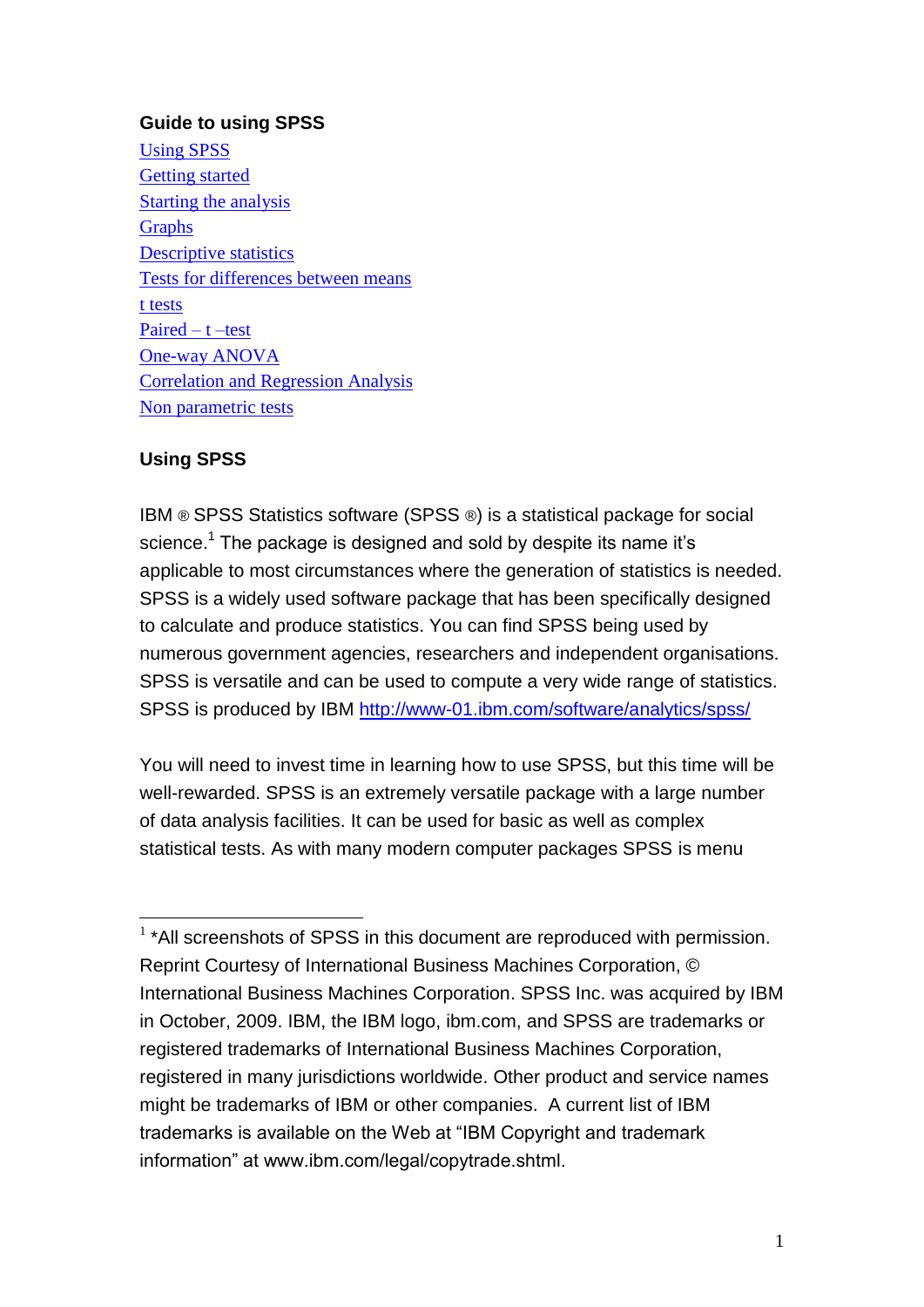driven and operates within a "Windows" type environment. This guide is based on SPSS release 11.5.

# <span id="page-1-0"></span>**Getting Started**

To get started click on the SPSS programme's icon, which is often found on a computer's desktop or sometimes within a folder called Programmes. Having started the programme, the first window you will see is the data entry window (you initially see a dialogue box giving you the option to open existing files – if you are a new user just close this box).



Figure 1: Data Editor

The data entry page, called the Data Editor, has a similar look to that of a spreadsheet. It has a series of rows and columns, where the data will be entered (Figure 1). In the first cell of each column is a heading. This heading will form the name for each variable that you wish to use in your analysis. When a new data file is being created SPSS will call the variables v1, v2, v3 etc. You can give each of the columns a specific name to represent the variables that will be entered. To do this double click on the variable heading, a dialogue box will appear. This dialogue box allows you to enter a specific name for the variable of each column and asks for details of the type of variable to be analysed. You can indicate for example to how may significant places after the decimal a variable should be entered and whether or not the variable will be entered as a number or as an alpha numeric. An alpha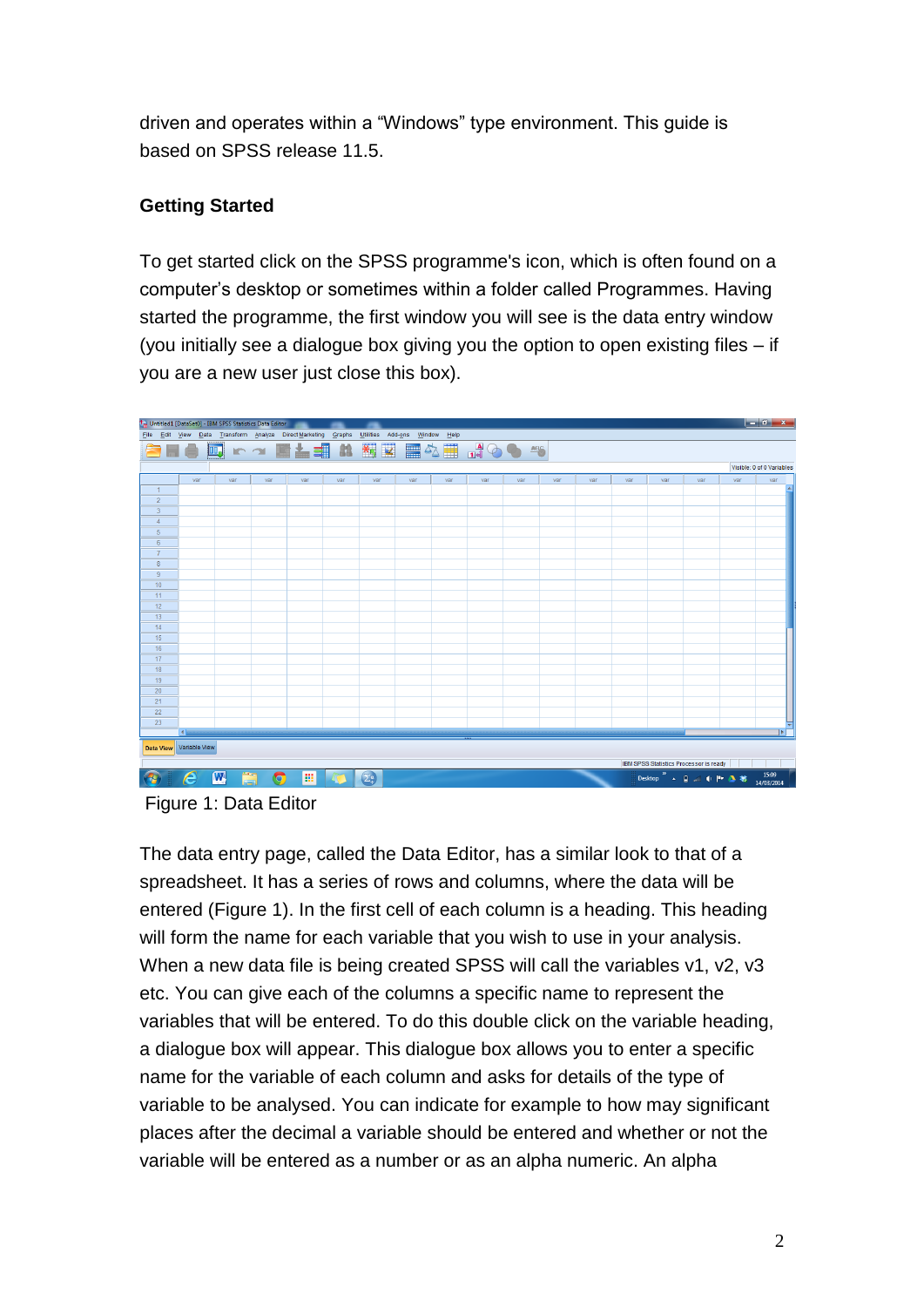numeric is the term given to variables that are signified in the data set as letters.

|            |                |                      |    | *Montitled1 [DataSet0] - IBM SPSS Statistics Data Editor |   |       |                                                        |        |           |         |              |                |            |         |               |
|------------|----------------|----------------------|----|----------------------------------------------------------|---|-------|--------------------------------------------------------|--------|-----------|---------|--------------|----------------|------------|---------|---------------|
|            |                |                      |    |                                                          |   |       | File Edit View Data Transform Analyze Direct Marketing | Graphs | Utilities | Add-ons | Window<br>He |                |            |         |               |
|            |                |                      | m, | <b>K</b> 2                                               |   |       | 雟<br>예                                                 | 韽      |           | K<br>鼺  | ₩            | $\frac{a}{14}$ | <b>446</b> |         |               |
|            |                | Name                 |    | Type                                                     |   | Width | Decimals                                               | Label  |           | Values  | Missing      | Columns        | Align      | Measure | Role          |
|            | $\mathbf{1}$   | Weight               |    | Numeric                                                  | 5 |       | 1                                                      |        |           | None    | None         | 8              | = Right    | Scale   | Input         |
|            | $\overline{2}$ |                      |    |                                                          |   |       |                                                        |        |           |         |              |                |            |         |               |
|            | 3              |                      |    |                                                          |   |       |                                                        |        |           |         |              |                |            |         |               |
|            | $\overline{4}$ |                      |    |                                                          |   |       |                                                        |        |           |         |              |                |            |         |               |
|            | 5              |                      |    |                                                          |   |       |                                                        |        |           |         |              |                |            |         |               |
|            | $\sqrt{6}$     |                      |    |                                                          |   |       |                                                        |        |           |         |              |                |            |         |               |
|            | $\overline{7}$ |                      |    |                                                          |   |       |                                                        |        |           |         |              |                |            |         |               |
|            | $\bf 8$        |                      |    |                                                          |   |       |                                                        |        |           |         |              |                |            |         |               |
|            | $\overline{9}$ |                      |    |                                                          |   |       |                                                        |        |           |         |              |                |            |         |               |
|            | 10             |                      |    |                                                          |   |       |                                                        |        |           |         |              |                |            |         |               |
| 11         |                |                      |    |                                                          |   |       |                                                        |        |           |         |              |                |            |         |               |
| 12         |                |                      |    |                                                          |   |       |                                                        |        |           |         |              |                |            |         |               |
| 13         |                |                      |    |                                                          |   |       |                                                        |        |           |         |              |                |            |         |               |
| 14         |                |                      |    |                                                          |   |       |                                                        |        |           |         |              |                |            |         |               |
| 15         |                |                      |    |                                                          |   |       |                                                        |        |           |         |              |                |            |         |               |
| 16<br>17   |                |                      |    |                                                          |   |       |                                                        |        |           |         |              |                |            |         |               |
| 18         |                |                      |    |                                                          |   |       |                                                        |        |           |         |              |                |            |         |               |
| 19         |                |                      |    |                                                          |   |       |                                                        |        |           |         |              |                |            |         |               |
| 20         |                |                      |    |                                                          |   |       |                                                        |        |           |         |              |                |            |         |               |
| 21         |                |                      |    |                                                          |   |       |                                                        |        |           |         |              |                |            |         |               |
| 22         |                |                      |    |                                                          |   |       |                                                        |        |           |         |              |                |            |         |               |
| 23         |                |                      |    |                                                          |   |       |                                                        |        |           |         |              |                |            |         |               |
| 24         |                |                      |    |                                                          |   |       |                                                        |        |           |         |              |                |            |         |               |
| $^{\circ}$ |                |                      |    |                                                          |   |       |                                                        |        |           |         |              |                |            |         |               |
|            |                | $\overline{4}$       |    |                                                          |   |       |                                                        |        |           |         |              |                |            |         |               |
|            | Data View      | <b>Variable View</b> |    |                                                          |   |       |                                                        |        |           |         |              |                |            |         |               |
|            |                |                      |    |                                                          |   |       |                                                        |        |           |         |              |                |            |         | <b>IBM SF</b> |
|            |                |                      | W  |                                                          |   |       | 羅                                                      |        | Γa        |         |              |                |            |         |               |
|            |                |                      |    |                                                          |   | q     |                                                        |        |           |         |              |                |            |         |               |

#### Figure 2: Data Editor, Variable View

You can also indicate the width (number of columns a variable should occupy – this is a useful feature that helps to reduce data entry errors. The last column allows you to indicate what measurement scale the variable was recorded on; there are three options, scale (ratio /interval-see Chapter 3), ordinal and nominal. The column with heading Label allows you to give your variable a tag or name, which will then be used in any analysis output produced by SPSS. The column missing should be used if you want to use a specific value (-9) to signify that there is no available data to enter for that particular cell. Some researchers use this facility if they wish to signify that a particular item of data was not collected, i.e. that its absence has been noted. SPSS will normally not use these values in analysis. If some of the information for a particular case is missing and you have not specified a particular "missing value number", leave the cell blank, do not enter zero, as the computer will read this as a zero, not a missing value.

Take care with how you define your variables because SPSS will interpret them very specifically. Once you have defined your variables you can move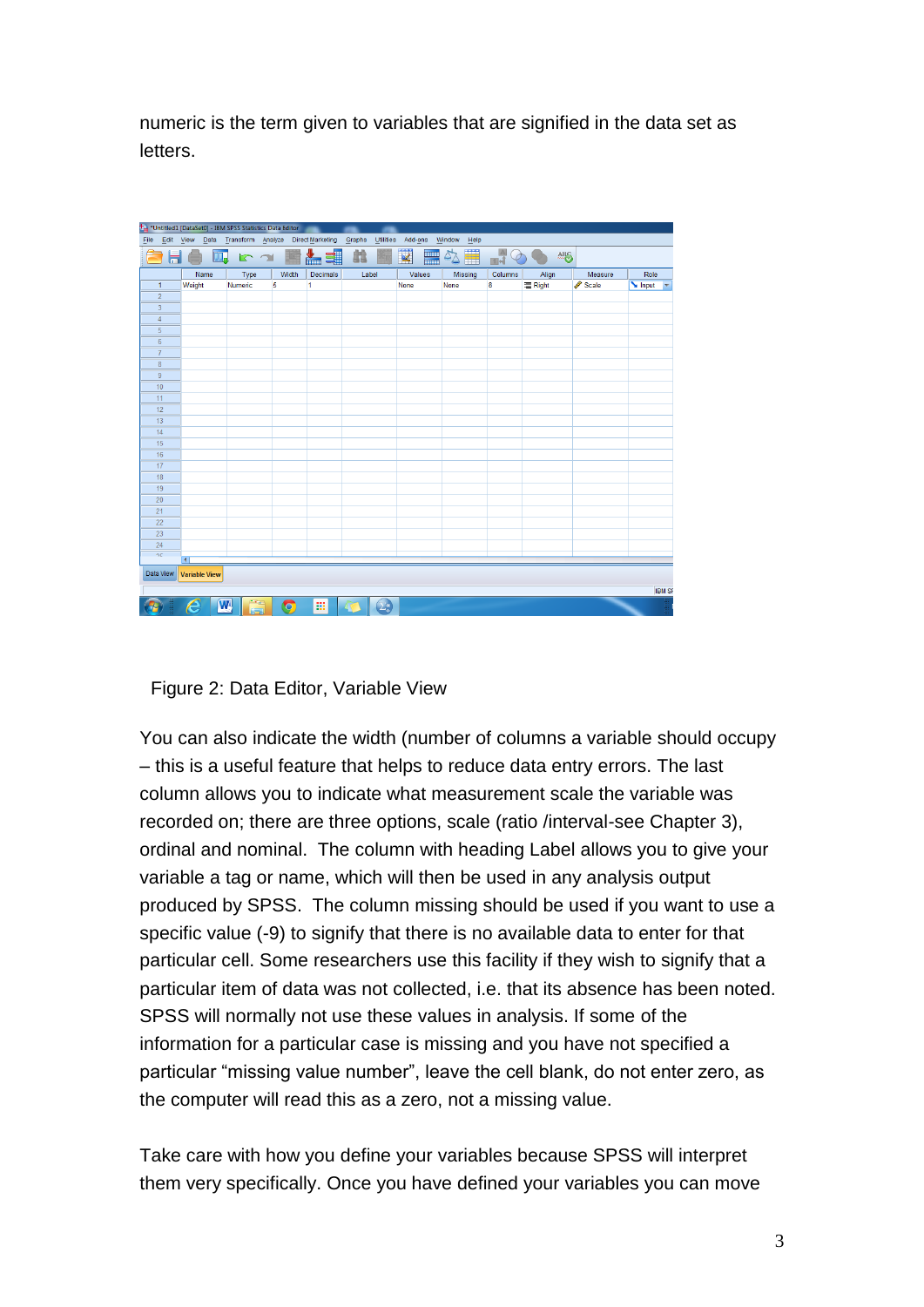on to entering your data. To move back to the data entry screen click on the first column of the page that is highlighted in grey.

When you enter data each case has a row – do not use the same row for more than one case. It is possible to enter data directly without specifying its type, SPSS will then interpret the data you have entered and define the nature of the variable for you. The variable name will be given by SPSS as VAR, and a number will also be added in sequence, so the first variable will be called VAR0001 and the second VAR0002 etc.

It is possible to enter files directly from Excel. You may want to try this with some of the data that we have supplied. The two files of data supplied are that generated by the studies described in Chapter 5 of the book. To enter data from an external file from the data entry window select File then Open then Data; a dialogue box will appear, you must tell SPSS both the file type (in this case Excel) and its location on your computer system.

# **Starting the analysis**

Once you have finished entering, you are ready to begin the analysis. As suggested in the book, the first thing that you need to do is to produce graphs and descriptive statistics for your data. This is so that you can get a better understand and a "feel" for the data.

At the top of the Data Editor, you will see a menu bar with a series of commands (Figure 1). You will probably make most use of the commands **Analysis** and **Graphs**. The other commands are concerned with manipulating the data set.

## <span id="page-3-0"></span>**Graphs**

SPSS is not a graphics package and if you are interested in producing graphs for presentation or publication we would not recommend using SPSS. However, the graph facility of SPSS does allow you to produce graphs quickly such that you check over and review your data.

From the Data Editor if you click on Graphs you will see that there is a large range of options. There are options that cover all the graph types described in the book (Chapter7). If you want to produce a frequency histogram (Chapter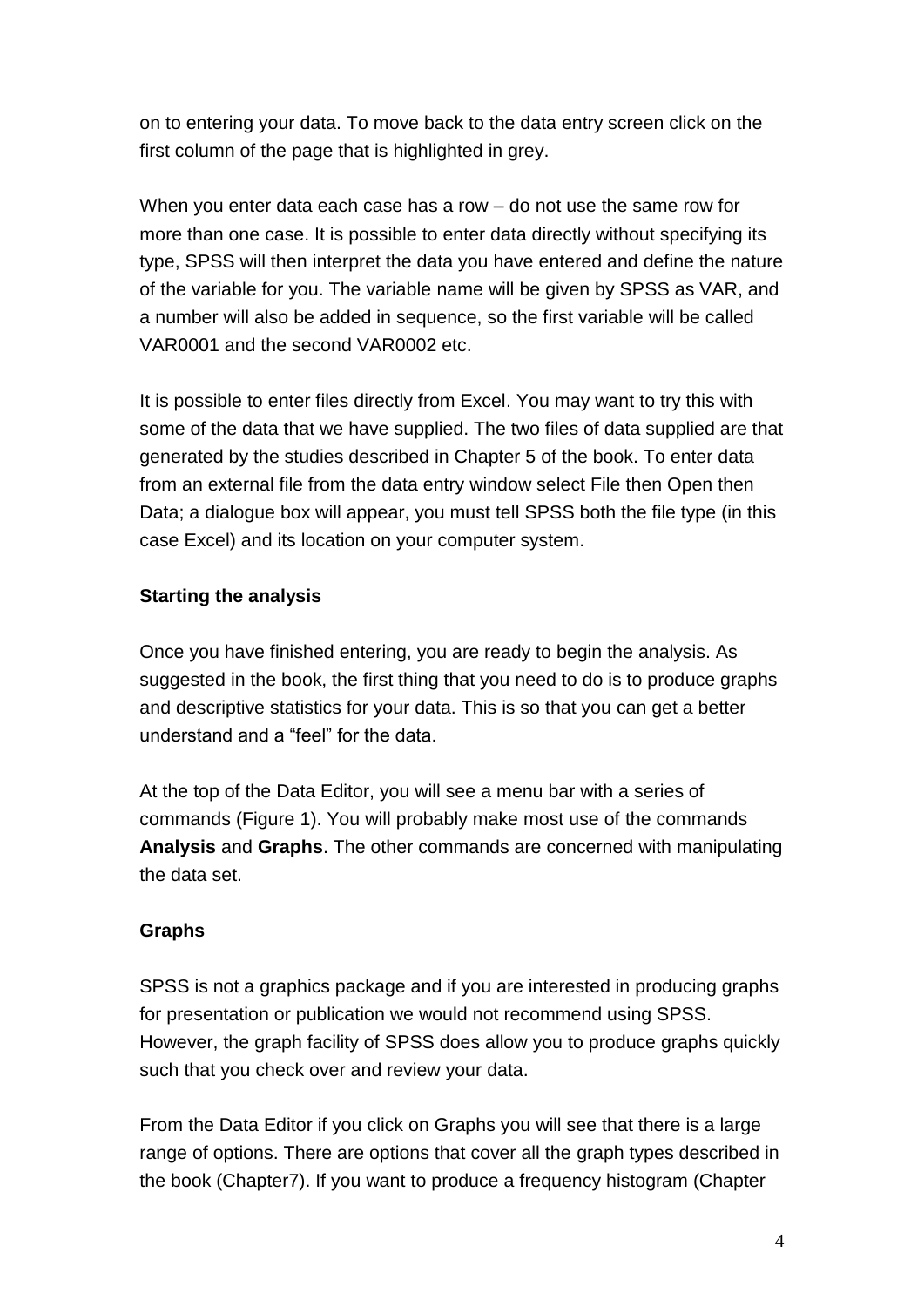9), click on the option **Histogram**. A dialogue box will appear containing a list of your variables down the left-hand side. Click on the variable that you wish to use and then the arrow button in the middle. Your selection will now appear in the right hand box. There is also a check box to indicate if you want SPSS to superimpose on the graph a normal distribution curve using the mean and standard deviation for your sample. This is a useful option as it allows you to gauge relatively quickly whether or not your data are likely to be normally distributed (Chapter 10). Having made your choice you an now select **OK**. Note that an alternative to selecting **OK** does exist and this is to choose Paste instead. If you select **Paste**, SPSS will put the commands to produce the histogram into a separate file. By using the paste facility, you can build up a series of commands to run all at once. This facility is very useful if you have several sets of data that wish to analyse in the same way. Wen you are getting started with SPSS however it is a good idea to just select **OK** and let the command to be executed immediately.

Once you click on **OK** a new window will be produced, with a record of files where the output from your analysis is stored down the left hand side (looking like a file tree) and the actual output of the last command in the right hand window. If you have requested a histogram, this is what will be displayed. If you wish to edit the graph (if it is going to be used for publication or presentation) double click on the graph and the graph editor will appear. The graph editor allows you to manipulate the appearance of the graph; we will not go into details of how to use this facility and suggest that you spend some time exploring it for yourself. The graphs can be printed, by clicking on the graph and the selecting print from the file menu.

Having finished working with your graph if you wish to close the output window (so that you can get back to the Data Editor, do so (as with most windows packages) by clicking on the cross (**x**) at the top right hand corner of the window. You will be asked if you wish to save the file. If you do, complete the dialogue box, entering an appropriate file name. Note that one feature of SPSS is that it saves the data file (from the Data Editor) any output files (graph and results) to separate files. Thus take care; saving the output file will not ensure that the data file is also saved.

The other graphing options operate in a similar way, you select the graph type you wish from the graph menu and then complete the dialogue box. The dialogue boxes will vary depend on the specific nature of the graph type. For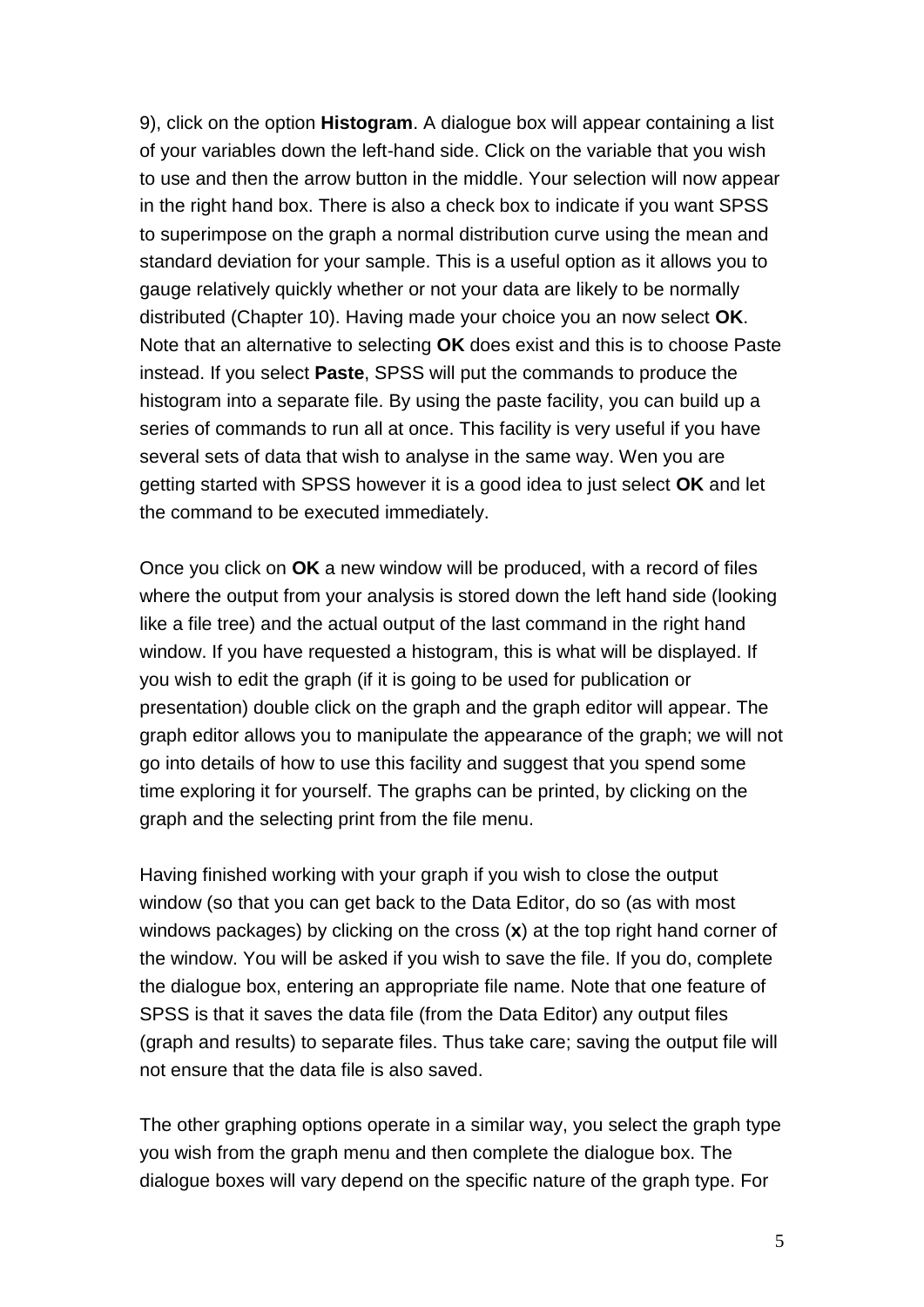example to produce a scatter graph SPSS needs to know which variables are being investigated and which you wish to use for the *x*-axis and which you wish to use for the y-axis. Some of the graph options also have more complex variations, for instance, in the scattergarph option you can produce figures that use more than two variables. Take time to explore this option as you become more comfortable with using statistics and the terminology associated with them, so using SPSS graphics capability will become easier.

## <span id="page-5-0"></span>**Descriptive statistics**

SPSS can produce a wide range of descriptive statistics. The descriptive statistic functions of SPSS can be obtained by selecting **Analysis** from the Data Editor and then choosing **Descriptive Statistics**. You will see a number of options we will not discuss them all here, but will focus on those that are useful, easy and straightforward to use.

Selecting the option **Descriptives** under the **Descriptive Statistics** option will bring up a dialogue box. Once you have selected the variables you wish to analyse, you can then click options. A second dialogue box will appear which allows you to select certain descriptive statistics – you will recognise all of the options if you have read chapters 6 and 7 of the book. Select the options that you want be checking the appropriate boxes. Note that SE of the mean is also included even though it is not strictly speaking a pure descriptive statistic. Once you have made your selections select Continue, this will return you to the original dialogue box, if you now click on OK, the output will be produced. Note that this system of menus and a hierarchy of dialogue boxes is the main way in which, you interact with the SPSS computer programme.

The output is produced as a table, one issue with using SPSS is that if you request a wide range of descriptive statistics and/or a large number of variables the output can become very crowded and therefore difficult to interpret. If you are looking at large sets of data with large numbers of variables, consider performing your requests in more than one stage; for example you could request **Descriptives** for the first half of your set of variables, and then repeat for the second half.

Another useful option under the **Descriptive Statistics** section is the **Explore**  option. If you click on **Explore**, you will again see a dialogue box with a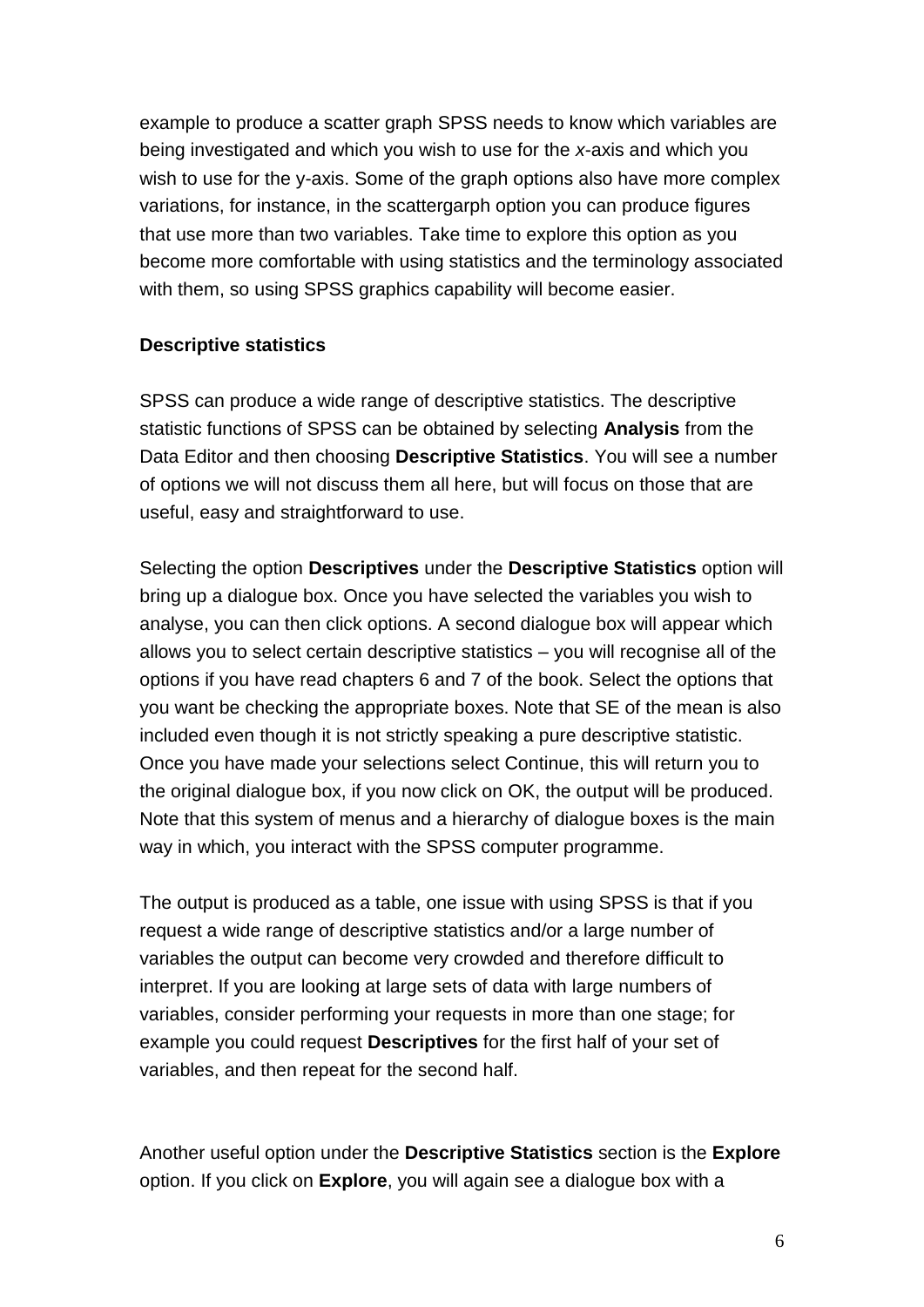number of options. A feature of this option is that it allows you to produce descriptive statistics for your variables on a category by category basis. For example, for the data collected for the study on sexual health (Chapter 5) we may want to look at summary statistics for each ethnic group separately. We may want to produce summary statistics for choice of contraceptive by gender. In the **Explore** dialogue box (Figure 3) you thus have an option of selecting not just the variables that you wish to produce statistics for but also to select variables to categorise the data set by; SPSS refers to these variables as factor.

The explore option, by default, will produce a wide range of summary statistics most of which were discussed in Chapter 6. The default mode will also produce some plots of the data. These plots are known as box and whisker plots and show, median, quartiles, and extreme values within a category. The box displays the middle 50% of cases, the line in the middle of the box is the median, the lines outside the box (whiskers) represent values up to 2 standard deviations away from the mean, all other values are indicated as extremes (outliers).

| $t_{\rm m}$ Explore<br>Individual<br><b>Ch</b> Ethic Gp. [EthicGp]<br>Sexual Activity [SexualActivity]<br><b>A</b> Partners<br>Reason Not [ReasonNot]<br><b>Resentation</b><br>Age<br><b>Display</b><br>◉ Both © Statistics © Plots | $\mathbf{x}$<br>Dependent List:<br>Statistics<br><b>Barrier choice [Barrierchoice]</b><br>Plots<br>Options<br><b>Factor List:</b><br>Bootstrap<br><b>S</b> Gender<br>٠<br>Label Cases by: |
|-------------------------------------------------------------------------------------------------------------------------------------------------------------------------------------------------------------------------------------|-------------------------------------------------------------------------------------------------------------------------------------------------------------------------------------------|
| 0K                                                                                                                                                                                                                                  | Help<br>Paste<br>Reset<br>Cancel                                                                                                                                                          |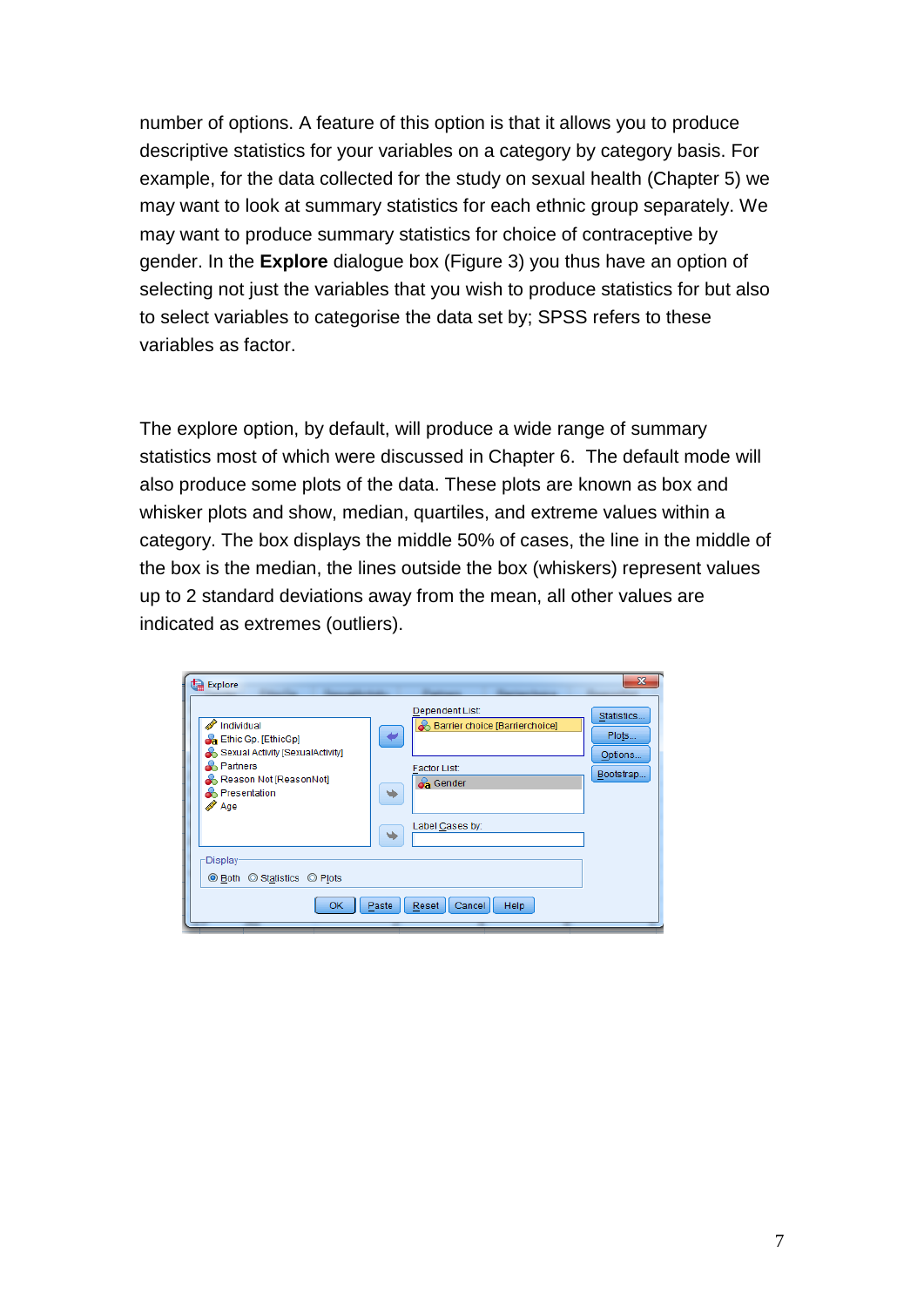### <span id="page-7-0"></span>**Tests for differences between means**

This section looks at how you can use SPSS to test for differences in the means of samples. It will first look at test for two samples and then test for more tan two samples.

#### t tests

Figure 3: The Explore dialogue box

To perform these statistical test (Chapter 12) from the **Analysis** menu from the Data Editor select **Compare Means**. Here you will see a number of

| Independent-Samples T Test                                                                                                                                 | $\mathbf{x}$                                                                          |
|------------------------------------------------------------------------------------------------------------------------------------------------------------|---------------------------------------------------------------------------------------|
| Individual<br><b>B</b> Ethic Gp. [EthicGp]<br>Sexual Activity [SexualAc<br>Partners<br>Barrier choice [Barrierch<br>Reason Not [ReasonNot]<br>Presentation | Test Variable(s):<br>Options<br>Age<br>Bootstrap                                      |
| OK.                                                                                                                                                        | Grouping Variable:<br>Gender(??)<br>Define Groups<br>Paste<br>Reset<br>Help<br>Cancel |

options, and within those options **T-tests**. The **Independent-Samples T test** command will give a student-t test and the **Paired-Samples T test** will give the paired t tests for a repeat measures design. Clicking on these options will produce a dialogue box (Figure 4).

For the t-test, you will need to select a **Test variable**, i.e. the variables that you want to perform a t-test for and you also need to define the experimental or test groups, SPSS calls this the grouping variable. In the example shown in Figure 4, we are testing to see if there is a significant difference in the age of the Males and Females in our sample. Gender (sex) is thus the **Grouping variable**. The grouping variable distinguishes the two samples being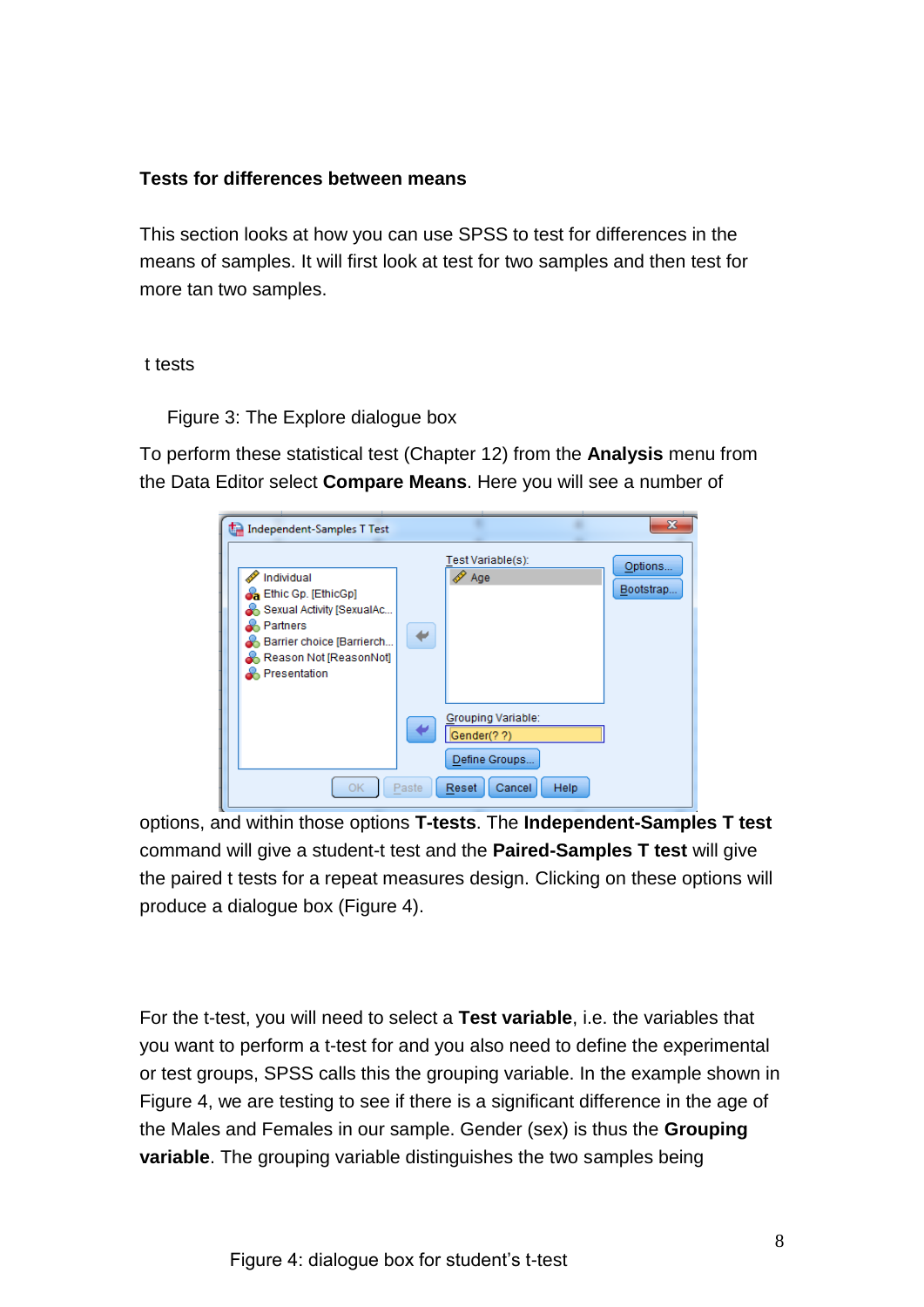compared. Once you have selected the grouping variable, you must also define the range of values that will be used to distinguish between groups. In the example above, this is obvious because it will be males and female. In the symphadiol experiment however there are, for example, four treatment groups and we may want to compare any two pairs of these groups; SPSS needs to know which pair to compare.

The output produced will be a table with summary statistics and a table with test related to the t test. Below is an example related to the symphadiol experiment, comparing the control group and treatment group two (Note this is not an appropriate test to use if all the treatment groups are to be compared against each other (see Chapter 13). The output table will include two values of t; one value assumes the variances of the samples is not different the other takes into account this variation.



#### **Independent Samples Test**

Figure 5 Output table for students t-test.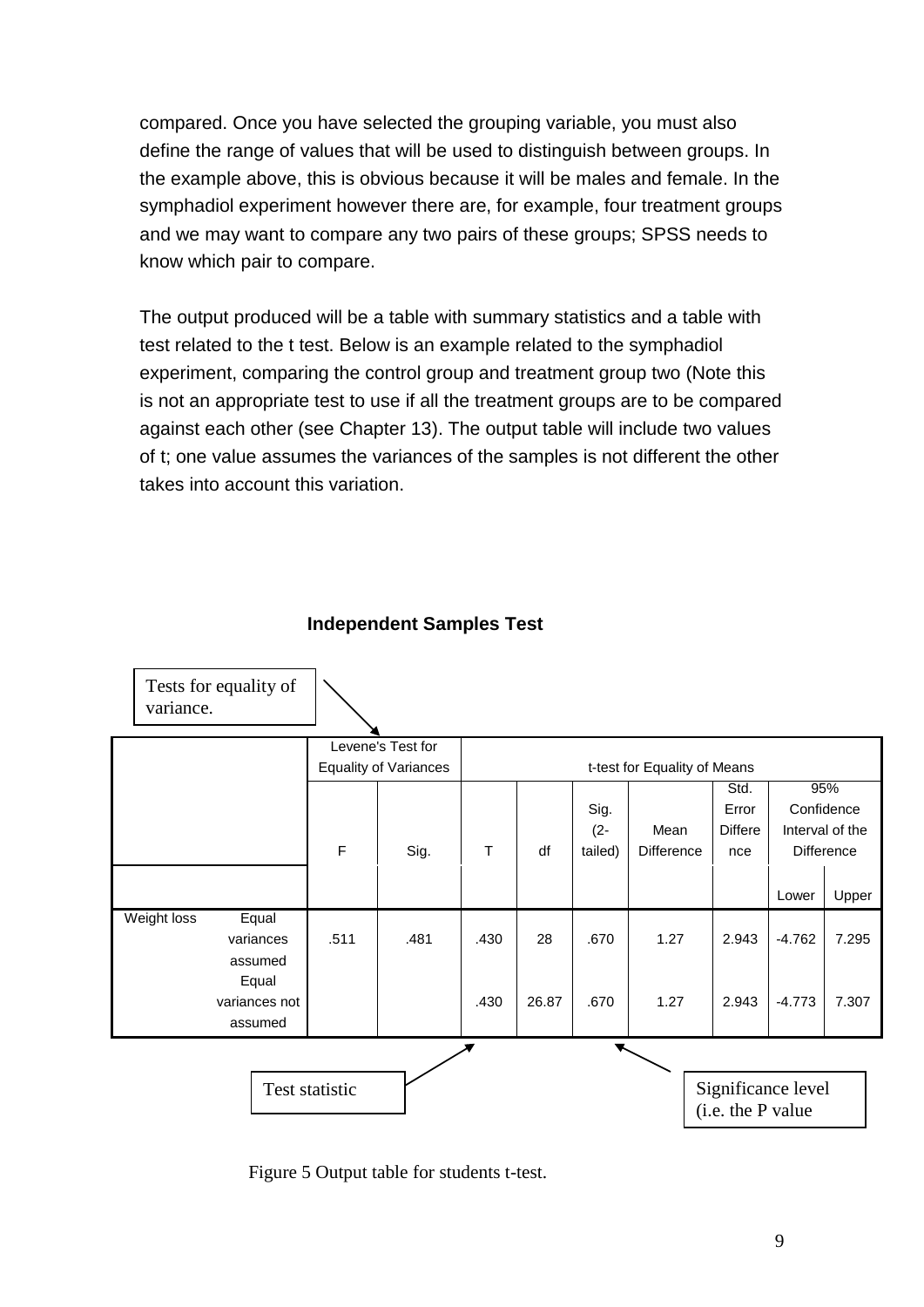#### <span id="page-9-0"></span>Paired – t –test

If you select the Paired-Samples T test option you will see that the dialogue box is slightly different. You are asked to supplied paired variables, thus SPSS treats the before and after measures of the test as being different variables not simply different samples. You must therefore have at least two entries for each case that you have. If for instance you have measured the effect of a therapy on a group of participants' respiration rates, you will probably have measurements before the intervention and after. The measurements before the treatment form one of the variable and the measurements after the other variable. The output from the paired-t-test is essentially the same as for the student's-t-test. When selecting the variables (paired samples) from the variable list you must choose both variables before clicking on the arrow to select the variables. The paired t-test is sometimes used in experiments where measurements are not repeated on the same participants; in such case, participants are matched, so they are very similar.

#### One-way ANOVA

Under the compare means menu you will also see the command one-way ANOVA as the name implies this command allows you to perform a one-way analysis of variance (Chapter 13). The dialogue box for this command is very similar to that for the independent sample t-test. The main difference with this command is that you do not need to specify the individual samples that are to be compared as SPSS will assume that all the groups within the variable specifying the groups will be used. In addition, there are a wider range of options (Options command), including summary statistics and test for equality of variance. There is also an opportunity to specify which post-hoc test will be used. The other difference with command is that the output is very different from that to the t-test as an ANOVA table is produced (Chapter 13).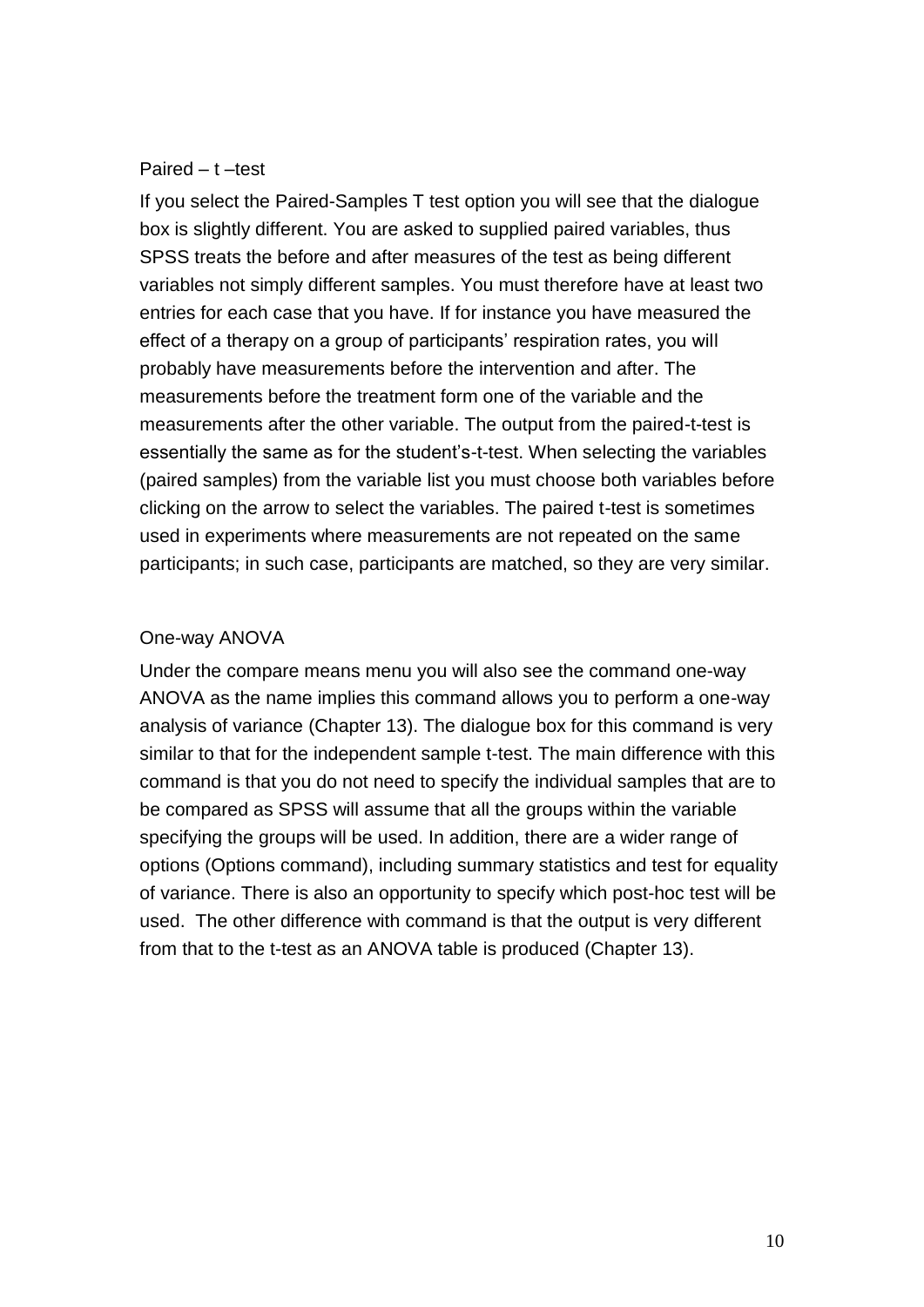## Table 1: Output from One-way ANOVA command

Weight loss

|                       | Sum of   |    |             |       |      |
|-----------------------|----------|----|-------------|-------|------|
|                       | Squares  | df | Mean Square |       | Sig. |
| <b>Between Groups</b> | 428.133  | 3  | 142.711     | 2.388 | .079 |
| <b>Within Groups</b>  | 3346.800 | 56 | 59.764      |       |      |
| Total                 | 3774.933 | 59 |             |       |      |

### <span id="page-10-0"></span>**Correlation and Regression Analysis**

#### **Correlation**

To produce correlation select **Correlate** from the **Analysis** menu. You will have three options and for simple correlation's select bivariate (i.e. two variables). The menu produces is straightforward and all you need to do is select the variables to be correlated and which correlation methods you wish to use (Peasons, Kendal's or Spearman's). You can select more than one method if you wish. Correlation statistics will be produced for each potential combination of the variables that you selected. You can also select if you wish the significance level to be expressed for a one tailed or a two-tailed test.

#### Regression

For simple regression from the **Analysis** menu select **Regression** and then **linear**. Notice the wide range of regression techniques that are actually available. The regression command has a wide range of options as it also the menu used to produce multiple regressions (Figure 6).

| than |                |      |            | *Untitled4 [DataSet3] - IBM SPSS Statistics Data Editor |                                 |                                  |        |                                   |                       |                           |      |
|------|----------------|------|------------|---------------------------------------------------------|---------------------------------|----------------------------------|--------|-----------------------------------|-----------------------|---------------------------|------|
| File | Edit           | View | Data       | Transform                                               | Analyze                         | <b>Direct Marketing</b>          | Graphs | <b>Utilities</b>                  | Add-ons               | Window                    | Help |
|      |                | не   | <b>DD</b>  | <b>INCT</b>                                             | <b>Reports</b><br><b>Tables</b> | <b>Descriptive Statistics</b>    |        | $\mathbf{x}_n$                    |                       | imu<br><b>TESTING</b>     | 嗮    |
|      |                |      | individual |                                                         |                                 | <b>Compare Means</b>             |        | Group                             |                       | Weightloss                | var  |
|      | 1              |      |            |                                                         |                                 | <b>General Linear Model</b>      |        |                                   |                       | 23                        |      |
|      | $\overline{2}$ |      |            | 2                                                       |                                 | Generalized Linear Models F      |        |                                   |                       | 16                        |      |
|      | 3              |      |            | 3                                                       |                                 | <b>Mixed Models</b>              |        |                                   |                       | 28                        |      |
|      | $\overline{a}$ |      |            | 4                                                       |                                 | Correlate                        |        |                                   |                       | 12                        |      |
|      | 5              |      |            | 5                                                       |                                 | Regression                       | b.     | ہے ا                              |                       | Automatic Linear Modeling |      |
|      | 6              |      |            | 6                                                       |                                 | Loglinear                        |        | <b>Mr Linear</b>                  |                       |                           |      |
|      | 7              |      |            | 7                                                       |                                 | <b>Neural Networks</b>           |        | v                                 | Curve Estimation      |                           |      |
|      | 8              |      |            | 8                                                       | Classify                        |                                  |        | 麻                                 | Partial Least Squares |                           |      |
|      | 9<br>10        |      |            | 9<br>10                                                 |                                 | <b>Dimension Reduction</b>       |        |                                   |                       |                           |      |
|      | 11             |      |            | 11                                                      | Scale                           |                                  |        |                                   | Binary Logistic       |                           |      |
|      | 12             |      |            | 12                                                      |                                 | <b>Nonparametric Tests</b>       |        | Б.                                | Multinomial Logistic  |                           |      |
|      | 13             |      |            | 13                                                      |                                 | Forecasting                      |        | RК<br>Ordinal                     |                       |                           |      |
|      | 14             |      |            | 14                                                      | Survival                        |                                  |        | 驅<br>Probit                       |                       |                           |      |
|      | 15             |      |            | 15                                                      |                                 | <b>Multiple Response</b>         | ٠      | Nonlinear                         |                       |                           |      |
|      | 16             |      |            | 16                                                      |                                 | <b>EZ Missing Value Analysis</b> |        | <b>Weight Estimation</b>          |                       |                           |      |
|      | 17             |      |            | 17                                                      |                                 | <b>Multiple Imputation</b>       | ٠      | <b>Mill 2-Stage Least Squares</b> |                       |                           |      |
|      | 18             |      |            | 18                                                      |                                 | <b>Complex Samples</b>           |        |                                   |                       | Optimal Scaling (CATREG)  |      |
|      | 19             |      |            | 19                                                      |                                 | <b>Quality Control</b>           |        | z                                 |                       | 12                        |      |
|      | 20             |      |            | 20                                                      |                                 | ROC Curve                        |        | $\overline{2}$                    |                       | 15                        |      |
|      | 21             |      |            | 21                                                      | 36                              |                                  | 176    | $\overline{a}$                    |                       | $\bf{0}$                  |      |
|      | 22             |      |            | 22                                                      | 35                              |                                  | 158    | 2                                 |                       | 1                         |      |
|      | 23             |      |            | 23                                                      | 30                              |                                  | 169    | $\overline{a}$                    |                       | 9                         |      |
|      |                | $-1$ |            |                                                         |                                 |                                  |        |                                   |                       |                           |      |

Figure 6, the Regression dialogue box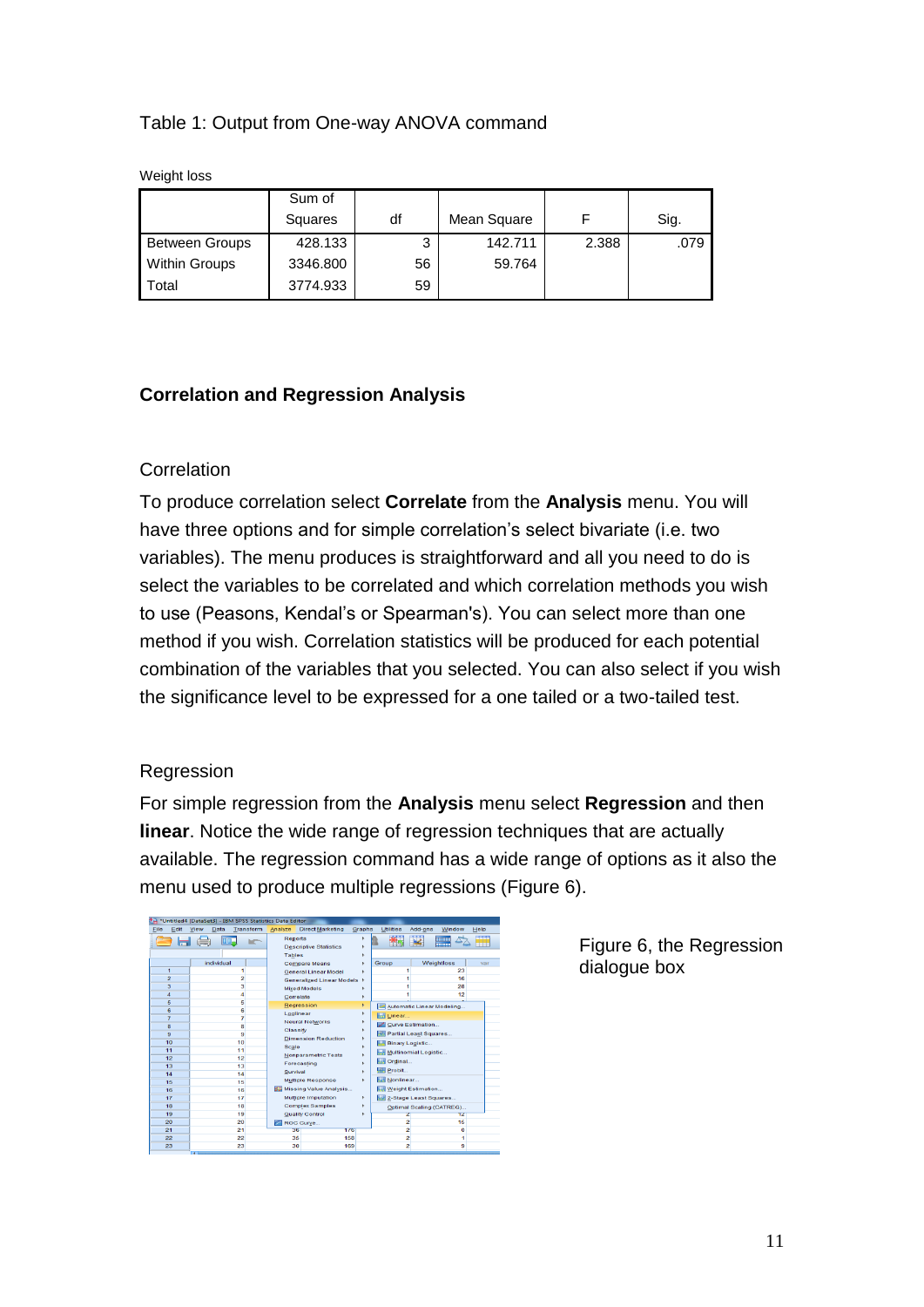Once you have selected, **Linear** a dialogue box will appear. To produce a regression analysis, select from the list of variables the dependent and then the independent variables (see Chapter 17), then click on **OK**. You can explore the additional options, as you become more familiar with using statistics (Figure 7).



Figure 7: the Linear Regression dialogue box

The output from this command is in the form of four tables; the first is a table reminding you of the variables that were used. The second table gives values for the regression coefficient the coefficient of determination and their significance. The second table is an ANOVA table. The ANOVA uses the slope of the regression as a variable and has little relevance for regressions where just two variables are involved. The significance of the F value, of the ANOVA, should match with that for the slope given in the third. The third table gives the results of t-tests of the slope and the intercept (test to determine if the slope and intercept are significantly different from zero).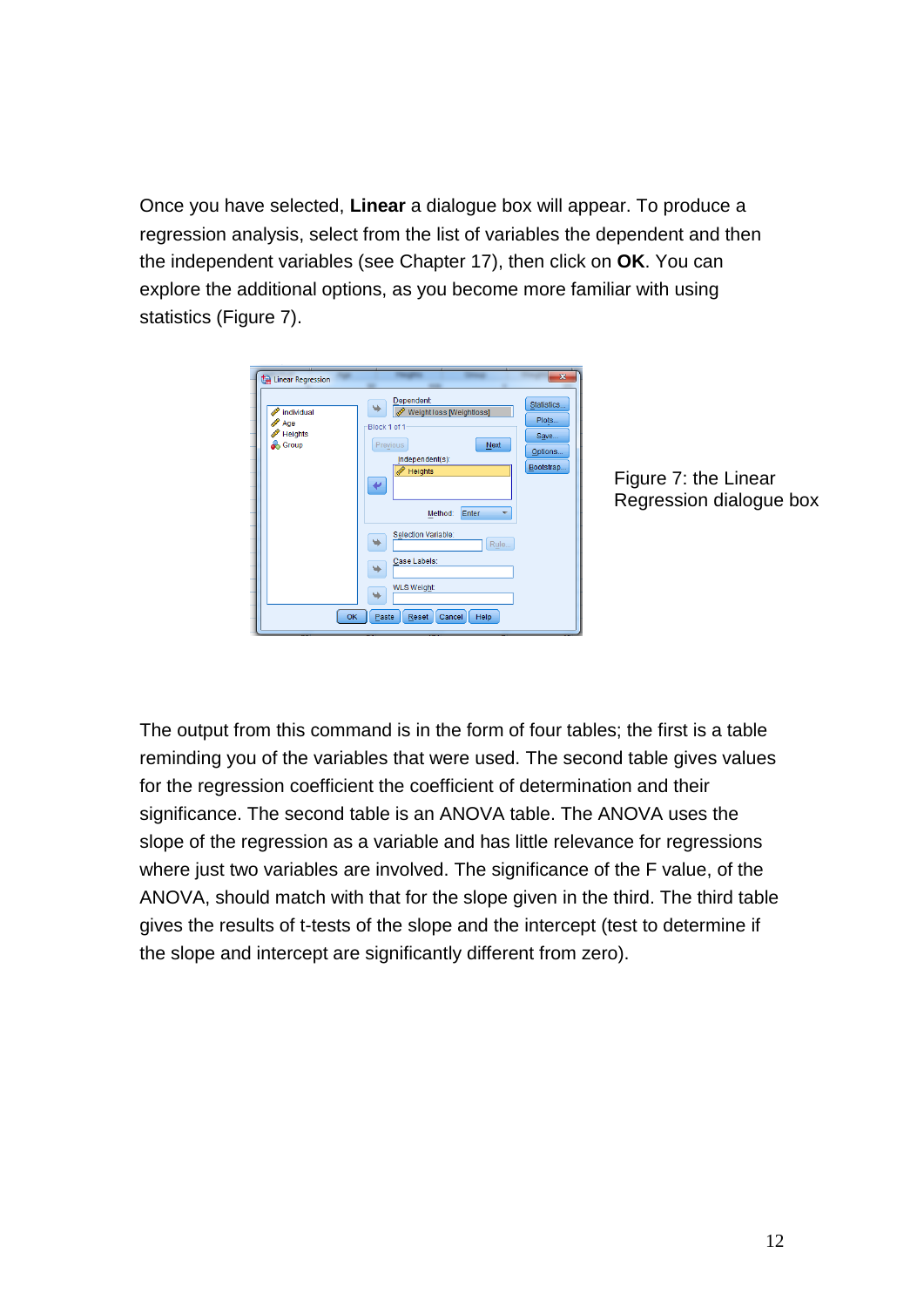# **Model Summary**

| Model                         | R                                 | R Square | Adjusted R<br>Square | Std. Error of the<br>Estimate |  |  |  |  |  |
|-------------------------------|-----------------------------------|----------|----------------------|-------------------------------|--|--|--|--|--|
|                               | .273(a)                           | .075     | .059                 | 7.761                         |  |  |  |  |  |
|                               | a Predictors: (Constant), HEIGHTS |          |                      |                               |  |  |  |  |  |
| <b>Correlation Statistics</b> |                                   |          |                      |                               |  |  |  |  |  |
| Coefficients(a)               |                                   |          |                      |                               |  |  |  |  |  |
|                               |                                   |          | Unstandardized       | Standardized                  |  |  |  |  |  |

| Model                 |                                   |           | unstanuaruizeu<br>Coefficients | <b>Sidriualuizeu</b><br>Coefficients | ÷        | Sig. |
|-----------------------|-----------------------------------|-----------|--------------------------------|--------------------------------------|----------|------|
|                       |                                   | B         | Std. Error                     | <b>Beta</b>                          |          |      |
|                       | (Constant)                        | $-22.476$ | 16.685                         |                                      | $-1.347$ | .183 |
|                       | <b>HEIGHTS</b>                    | .202      | .093                           | .273                                 | 2.162    | .035 |
|                       | a Dependent Variable: Weight loss |           |                                |                                      |          |      |
| Value of the<br>slope |                                   |           | Value of the intercept         |                                      |          |      |

Figure 9: the second and fourth output tables from a regression analysis

## <span id="page-12-0"></span>**Non parametric tests**

From the analysis menu select **Nonparametric Test**, a new menu will pop-up with a list of further options (Figure 10).

| *Untitled4 [DataSet3] - IBM SPSS Statistics Data Editor |      |            |                |               |                               |        |                     |                       |                  |      |
|---------------------------------------------------------|------|------------|----------------|---------------|-------------------------------|--------|---------------------|-----------------------|------------------|------|
| File<br>Edit                                            | View | Data       | Transform      | Analyze       | <b>Direct Marketing</b>       | Graphs | <b>Utilities</b>    | Add-ons               | Window           | Help |
|                                                         |      | h۵.        | <b>IC</b>      | Reports       | <b>Descriptive Statistics</b> |        | þ                   |                       | HHH<br>m         | ₩    |
| 10: Weightloss                                          |      | 1          |                | <b>Tables</b> |                               |        |                     |                       |                  |      |
|                                                         |      | individual |                |               | <b>Compare Means</b>          | ٠      | Group               |                       | Weightloss       | var  |
| 1                                                       |      |            | 1              |               | <b>General Linear Model</b>   | ٠      | 1                   |                       | 23               |      |
| $\overline{2}$                                          |      |            | $\overline{2}$ |               | Generalized Linear Models >   |        | ł                   |                       | 16               |      |
| 3                                                       |      |            | 3              |               | <b>Mixed Models</b>           |        | 1                   |                       | 28               |      |
| 4                                                       |      |            | 4              |               | Correlate                     |        | 1                   |                       | 12 <sup>12</sup> |      |
| 5                                                       |      |            | 5              |               | Regression                    |        | 1                   |                       | 8                |      |
| 6                                                       |      |            | 6              |               | Loglinear                     |        | 1                   |                       | 17               |      |
| 7                                                       |      |            | 7              |               | <b>Neural Networks</b>        |        | 1                   |                       | 4                |      |
| 8                                                       |      |            | 8              | Classify      |                               |        | 1                   |                       | 16               |      |
| 9                                                       |      |            | 9              |               | <b>Dimension Reduction</b>    |        | 1                   |                       | 20               |      |
| 10                                                      |      |            | 10             | Scale         |                               | ۰      | 1                   |                       | 1                |      |
| 11                                                      |      |            | 11             |               | Nonparametric Tests           | r      | ۸<br>One Sample     |                       | ċ                |      |
| 12                                                      |      |            | 12             |               | Forecasting                   | ь      |                     |                       |                  |      |
| 13                                                      |      |            | 13             | Survival      |                               |        | Independent Samples |                       |                  |      |
| 14                                                      |      |            | 14             |               | <b>Multiple Response</b>      |        | Related Samples     |                       |                  |      |
| 15                                                      |      |            | 15             |               | Missing Value Analysis        |        |                     | <b>Legacy Dialogs</b> | ٠                |      |
| 16                                                      |      |            | 16             |               |                               |        | 2                   |                       | 23               |      |
| 17                                                      |      |            | 17             |               | Multiple Imputation           |        | $\overline{c}$      |                       | 18               |      |
| 18                                                      |      |            | 18             |               | <b>Complex Samples</b>        |        | $\overline{2}$      |                       | 8                |      |
| 19                                                      |      |            | 19             |               | <b>Quality Control</b>        |        | $\overline{a}$      |                       | 12               |      |
| 20                                                      |      |            | 20             |               | ROC Curve                     |        | $\overline{c}$      |                       | 15               |      |
| 21                                                      |      |            | 21             |               | 36                            | 176    | $\overline{a}$      |                       | 0                |      |
| 22                                                      |      |            | 22             |               | 35                            | 158    | $\overline{a}$      |                       | ł                |      |
| 23                                                      |      |            | 23             |               | 30                            | 169    | $\overline{c}$      |                       | 9                |      |

Figure 10: Selecting a non-parametric

٦

 $\top$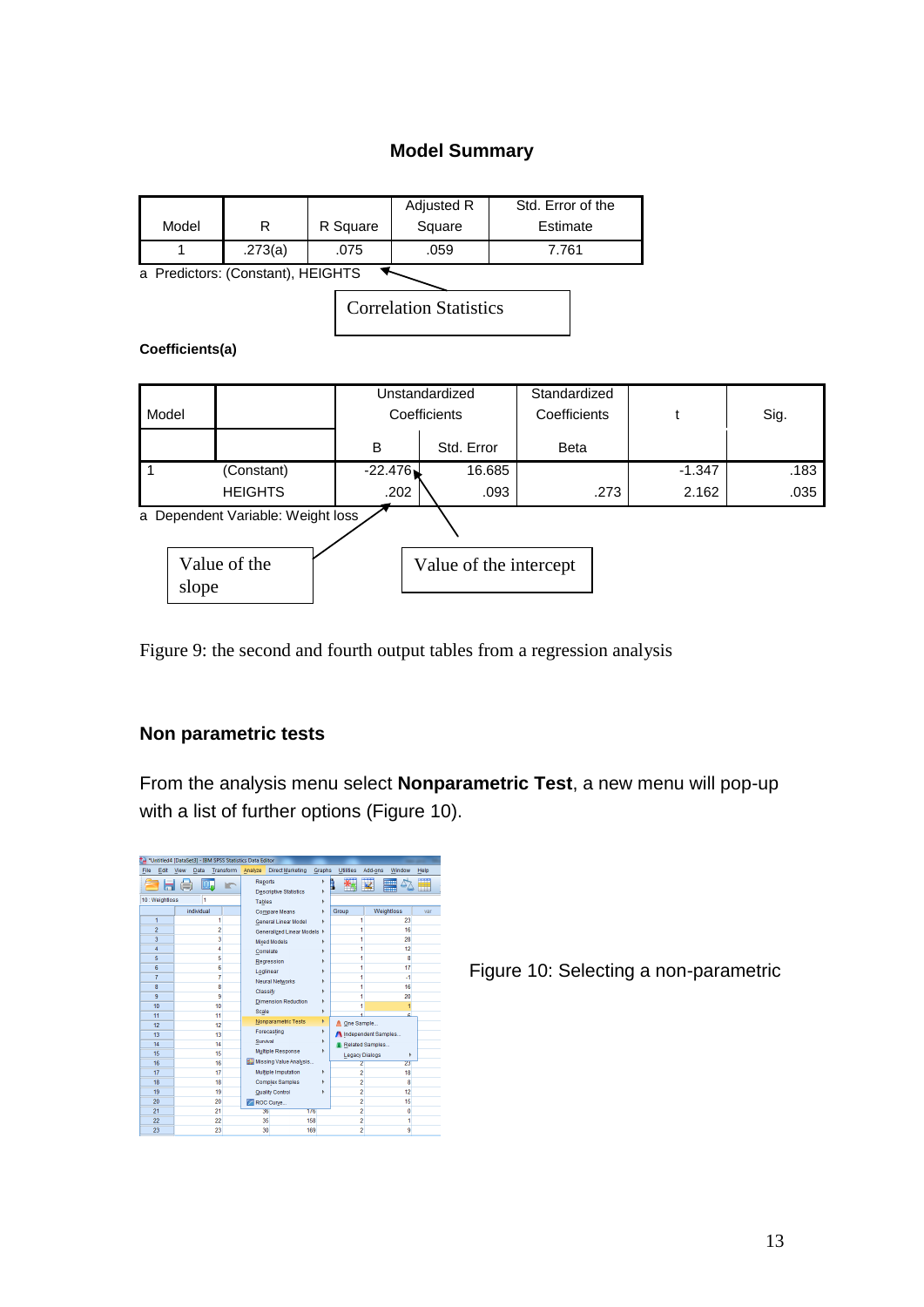Clicking on the **Independent Sample** command will produce a dialogue box, like the one below. The tests accessed from this command are designed to test for difference between two samples that have been sampled independently of each other (Figure 11).



Figure 11: non-parametric test, two or more independent samples

Within this box, there are three radial buttons and 2 tabs. In the first tab you must select the objective, this lets you either compare the distribution of your samples or compare the medians, SPSS will provide you with the appropriate choice of statistical test, which helps avoids selecting the wrong test. In order for SPSS to do this for you, when you first entered your data, you will have needed to enter the type of variable scale correctly, on the variable view, data entry window. In Figure 11 we have selected the 'Compare medians' radial button and we now need to select the **Fields** tab, which will allow us to determine which data sets we wish to use.

In this example (Figure 12) we have selected barrier choice and age, that is we are looking to see if there is a difference in the median age between different barrier methods of protection.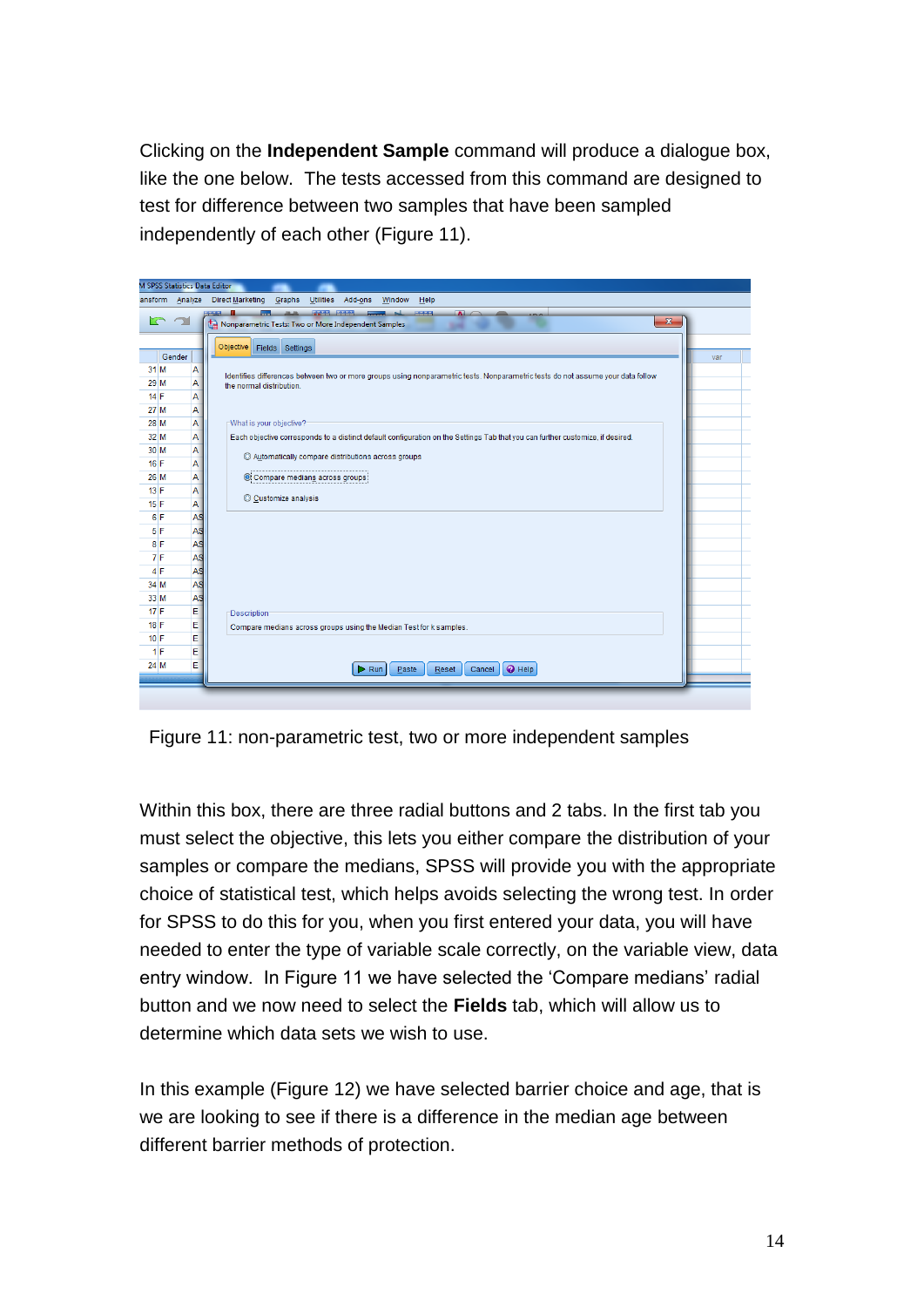| G<br>Nonparametric Tests: Two or More Independent Samples                                                                                                                                                                      |                                                                    | $\mathbf{x}$ |
|--------------------------------------------------------------------------------------------------------------------------------------------------------------------------------------------------------------------------------|--------------------------------------------------------------------|--------------|
| <b>Fields</b><br>Settings<br>Objective                                                                                                                                                                                         |                                                                    |              |
| O Use predefined roles<br>O Use custom field assignments                                                                                                                                                                       |                                                                    |              |
| Fields:                                                                                                                                                                                                                        | Test Fields:                                                       |              |
| Sort: None<br>÷<br>v.                                                                                                                                                                                                          | $\sqrt{2}$ Age                                                     |              |
| Individual<br><b>C</b> ender                                                                                                                                                                                                   |                                                                    |              |
| <b>Ch</b> Ethic Gp.<br>Sexual Activity                                                                                                                                                                                         |                                                                    |              |
| <b>A</b> Partners<br>Reason Not                                                                                                                                                                                                | ٠                                                                  |              |
| <b>B</b> Presentation                                                                                                                                                                                                          |                                                                    |              |
| ļ                                                                                                                                                                                                                              |                                                                    |              |
| ling and the control of the control of the control of the control of the control of the control of the control of the control of the control of the control of the control of the control of the control of the control of the |                                                                    |              |
|                                                                                                                                                                                                                                |                                                                    |              |
|                                                                                                                                                                                                                                |                                                                    |              |
|                                                                                                                                                                                                                                |                                                                    |              |
|                                                                                                                                                                                                                                | Groups:<br>$\blacklozenge$<br><b>Barrier</b> choice                |              |
| $\delta$<br>I<br>$\underline{\mathsf{All}}$                                                                                                                                                                                    |                                                                    |              |
|                                                                                                                                                                                                                                |                                                                    |              |
|                                                                                                                                                                                                                                | $\bullet$ Help<br>$\triangleright$ Run<br>Paste<br>Reset<br>Cancel |              |

Figure 12: non-parametric test, selecting the variables to use.

The settings test gives you a range of appropriate options – in this case the Kruskal-Wallis test has been selected. (Figure 13) When you select Run and output a window will be generated (Figure 14).

|                            | Nonparametric Tests: Two or More Independent Samples                                                                                                                                                                                  |
|----------------------------|---------------------------------------------------------------------------------------------------------------------------------------------------------------------------------------------------------------------------------------|
| <b>Objective</b><br>Fields | <b>Settings</b>                                                                                                                                                                                                                       |
| Select an item:            |                                                                                                                                                                                                                                       |
| <b>Choose Tests</b>        | C Automatically choose the tests based on the data                                                                                                                                                                                    |
| <b>Test Options</b>        | Customize tests                                                                                                                                                                                                                       |
| <b>User-Missing Values</b> | <b>Compare Distributions across Groups</b>                                                                                                                                                                                            |
|                            | Kruskal-Wallis 1-way ANOVA (k samples)<br>Mann-Whitney U (2 samples)                                                                                                                                                                  |
|                            | Multiple comparisons: All pairwise                                                                                                                                                                                                    |
|                            | <b>Test for ordered alternatives</b><br>Kolmogorov-Smimov (2 samples)<br>(Jonckheere-Terpstra for k samples)                                                                                                                          |
|                            | Smallest to large<br>Hypothesis order:<br>Test sequence for randomness                                                                                                                                                                |
|                            | (Wald-Wolfowitz for 2 samples)<br>Multiple comparisons: All pairwise                                                                                                                                                                  |
|                            | Compare Medians across Groups<br>Compare Ranges across Groups:                                                                                                                                                                        |
|                            | Median test (k samples)<br>Moses extreme reaction (2 samples)<br>C Pooled sample median<br>© Compute outliers from sample<br>© Custom<br>Custom number of outliers<br>Median: 0<br>Outliers:<br>All pairwise<br>Multiple comparisons: |
|                            | Estimate Confidence Interval across Groups:                                                                                                                                                                                           |
|                            | Hodges-Lehman estimate (2 samples)                                                                                                                                                                                                    |
|                            | <b>O</b> Help<br>Paste<br>Reset<br>Cancel<br>Run                                                                                                                                                                                      |

Figure 13: non-parametric test, selecting the test to use.